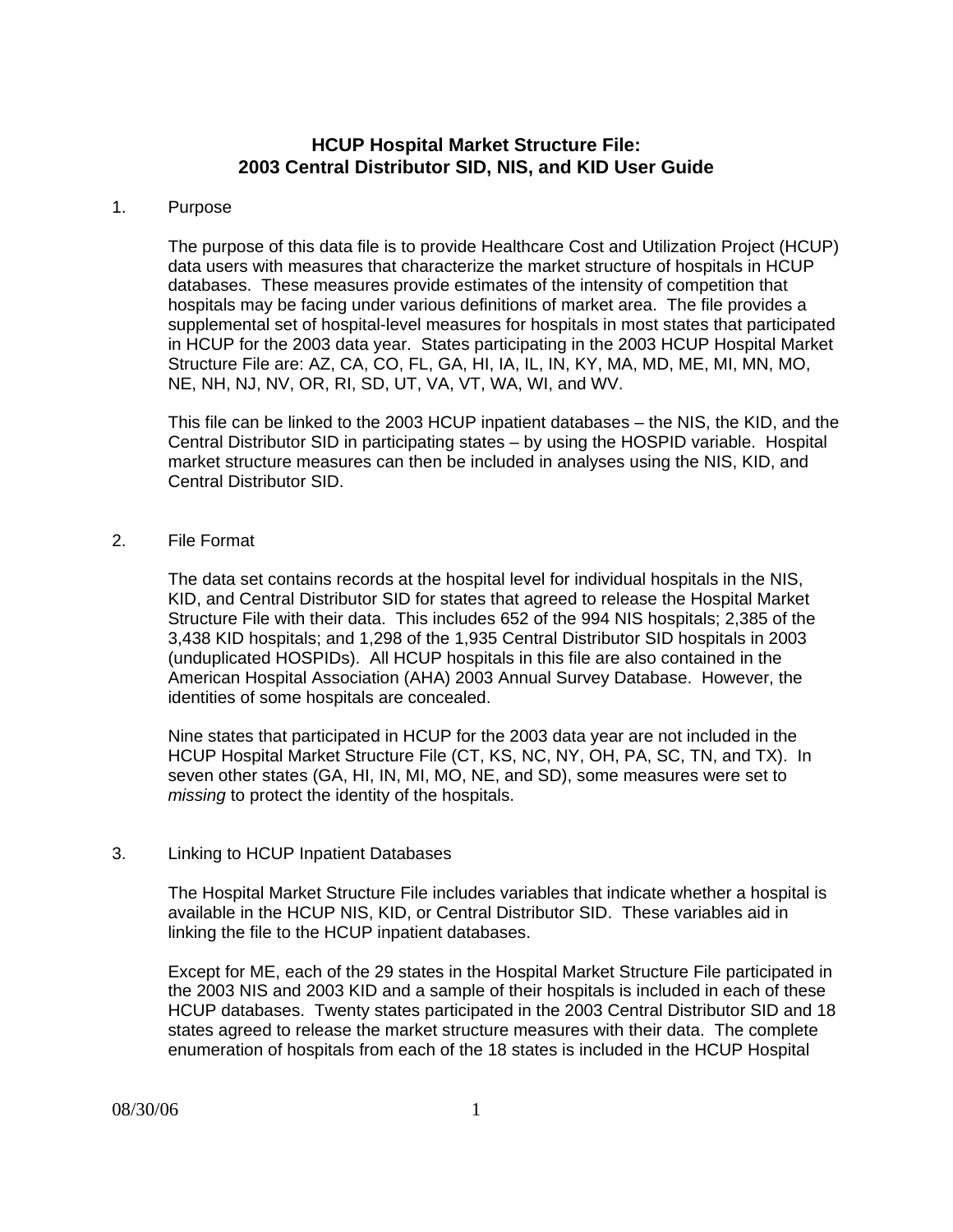Market Structure File. The participating states are: AZ, CO, FL, IA, KY, MA, MD, ME, MI, NE, NJ, NV, OR, RI, UT, WA, WI, and WV.

For the NIS, users should first select hospitals from the Hospital Market Structure File where NIS=1 and then link the resulting Hospital Market Structure File to the NIS by HOSPID.

For the KID, users should first select hospitals from the Hospital Market Structure File where KID=1 and then link the resulting Hospital Market Structure File to the KID by HOSPID.

For the Central Distributor SID, users should first select hospitals from the Hospital Market Structure File where CD-SID=1 and STATE=pc, where "pc" is the state postal code for the corresponding Central Distributor SID that will be used. Users should then link the resulting Hospital Market Structure file to the Central Distributor SID by HOSPID.

#### 4. Internal Validation

The HCUP Hospital Market Structure measures are based on the methods of Wong, Zhan, and Mutter (2005). More information can be found in the peer-reviewed article: Wong HS, Zhan C, and Mutter R. "Do Different Measures of Hospital Competition Matter in Empirical Investigations of Hospital Behavior?" *Review of Industrial Organization* 26: 61-87, 2005. A copy of the article may be obtained through AHRQ's online publication request service at http://www.ahrq.gov/news/pubcat/pubcat.htm by providing the AHRQ Publication Number, 05-R050.

Refinements to the methods employed by Wong, Zhan, and Mutter (2005) are noted below. The measures developed for 2003 were compared with the corresponding measures developed when 1997 data was used in the study noted previously. Measures across the two time periods are consistent.

Users of the HCUP Hospital Market Structure measures should cite Wong, Zhan, and Mutter (2005) in their work.

## 5. Hospital Market Structure Measures by Market Definitions

For each market definition, the HCUP Hospital Market Structure File contains two broad measures of the intensity of hospital competition: the number of hospitals in the market (N) and the Herfindahl-Hirschman Index (HHI). HHI is the sum of squared market shares for all of the hospitals in the market. A hospital's market share is calculated as the number of discharges from that hospital divided by the total number of discharges from all hospitals in the market.

Hospital markets are defined by four different approaches: geopolitical boundaries, fixed radius, variable radius, and patient flow. A brief description of each approach follows. For further details, please see Wong, Zhan, and Mutter (2005).

A. Geopolitical Boundaries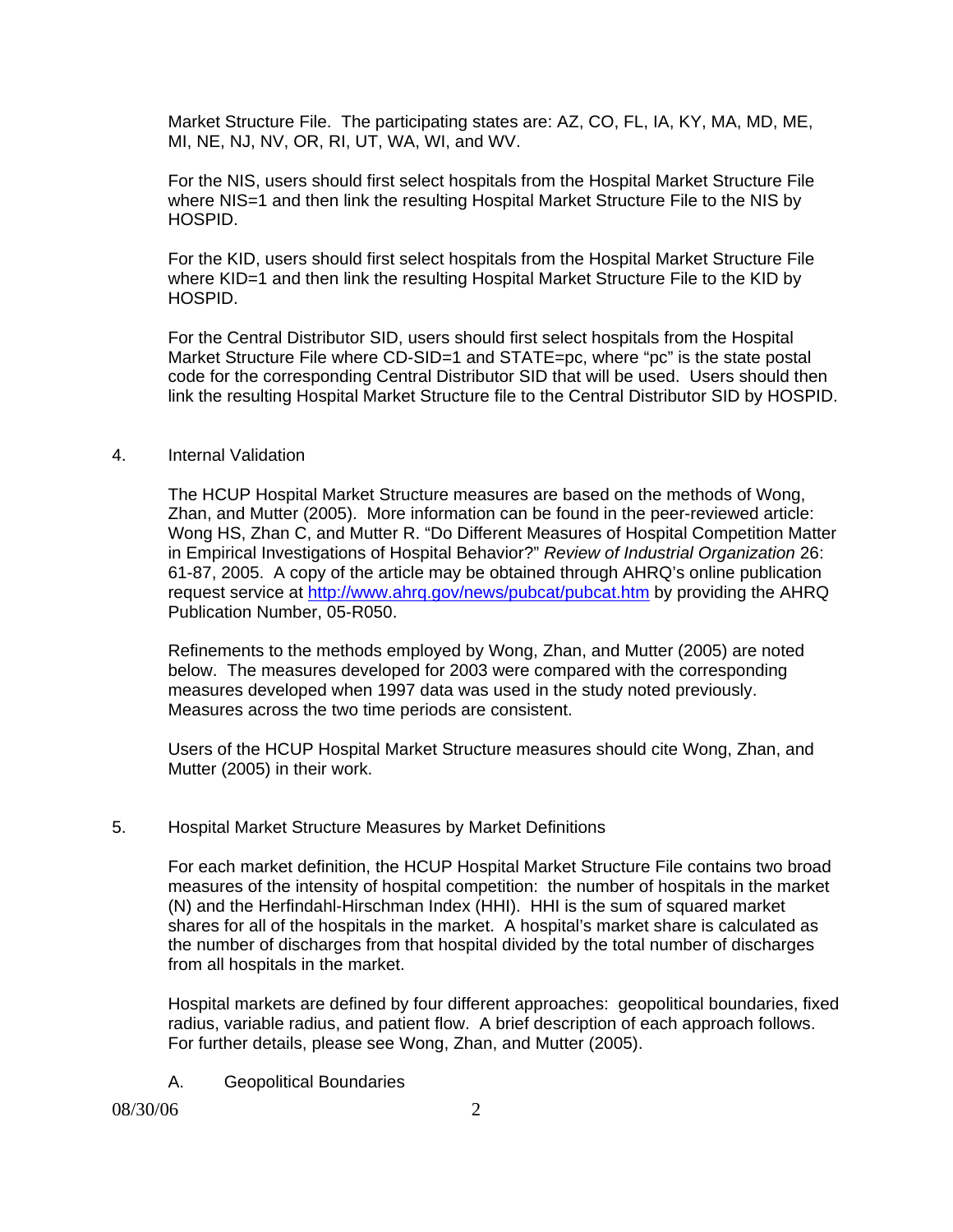Markets defined by geopolitical boundaries are based on counties, Metropolitan Statistical Areas (MSA), Health Service Areas (HSA), and Core-Based Statistical Areas (CBSA). The county and MSA of each hospital were obtained from the AHA 2003 Annual Survey Database. HSA values were obtained from the 2004 Area Resource File (ARF). CBSA codes and names were obtained from the HCUP 2004 Historical Urban/Rural – County (HURC) file.

B. Fixed Radius

Under the fixed radius market definition, every hospital is assigned a unique market area, which is the region enclosed by a circle centered on the hospital and defined by a 15-mile radius. Hospital coordinates (i.e., longitude and latitude information) were obtained from the ArcView GIS.

C. Variable Radius

The variable radius market definition allows the radius to vary for each hospital so that it captures 75% of the hospital's discharges (or 90%, depending on the market definition used). For each hospital, we calculated the distance between the hospital and the patient ZIP Codes that it served, and ranked patient ZIP Codes according to the distance, in ascending order. Patient ZIP Codes were obtained from the HCUP SID data. We then aggregated the discharges in each ZIP Code until 75% (or 90%) of the hospital's discharges were captured. The distance between the hospital and the last ZIP Code to achieve this cutoff was the *variable radius*. Under each market definition, the number of hospitals and the HHI are reported.

D. Patient Flow

The patient flow approach defines a hospital's market as the collection of ZIP Codes that send a nontrivial amount of patients to the hospital, and that collectively account for 75%, 90%, or 95% of a hospital's discharges. For each patient ZIP Code, we first obtained the number of unique hospitals that served that ZIP Code and then ranked these hospitals in descending order of discharges in that ZIP Code. Next, we aggregated the discharges of hospitals until 75% (or 90% or 95%) of the ZIP Code's discharges were captured. The corresponding number of hospitals needed to achieve this level was the market structure measure for the ZIP Code. Third, for each hospital, we calculated the proportion of this hospital's discharges that came from each ZIP Code. That hospital's measure was the sum of ZIP-level measures weighted by the proportion of the hospital's discharges to that ZIP Code. HHI did not vary materially by 75%, 90%, or 95% of a hospital's discharges. Therefore, although we report separate measures for N, we only report one HHI measure.

6. Variable List

There are 24 variables in the HCUP Hospital Market Structure File. The following list summarizes the variables (and their respective labels) included in this file.